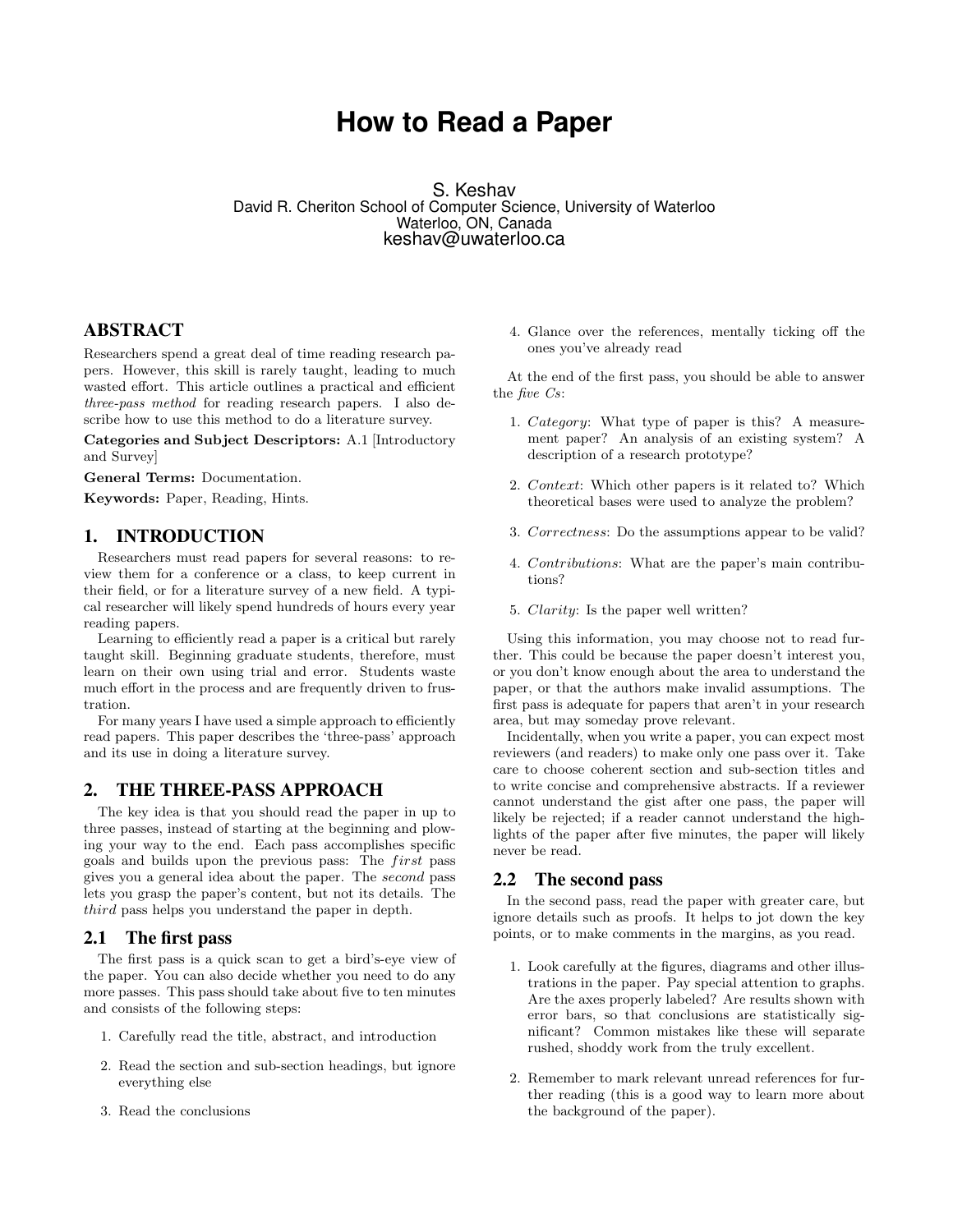The second pass should take up to an hour. After this pass, you should be able to grasp the content of the paper. You should be able to summarize the main thrust of the paper, with supporting evidence, to someone else. This level of detail is appropriate for a paper in which you are interested, but does not lie in your research speciality.

Sometimes you won't understand a paper even at the end of the second pass. This may be because the subject matter is new to you, with unfamiliar terminology and acronyms. Or the authors may use a proof or experimental technique that you don't understand, so that the bulk of the paper is incomprehensible. The paper may be poorly written with unsubstantiated assertions and numerous forward references. Or it could just be that it's late at night and you're tired. You can now choose to: (a) set the paper aside, hoping you don't need to understand the material to be successful in your career, (b) return to the paper later, perhaps after reading background material or (c) persevere and go on to the third pass.

#### 2.3 The third pass

To fully understand a paper, particularly if you are reviewer, requires a third pass. The key to the third pass is to attempt to virtually re-implement the paper: that is, making the same assumptions as the authors, re-create the work. By comparing this re-creation with the actual paper, you can easily identify not only a paper's innovations, but also its hidden failings and assumptions.

This pass requires great attention to detail. You should identify and challenge every assumption in every statement. Moreover, you should think about how you yourself would present a particular idea. This comparison of the actual with the virtual lends a sharp insight into the proof and presentation techniques in the paper and you can very likely add this to your repertoire of tools. During this pass, you should also jot down ideas for future work.

This pass can take about four or five hours for beginners, and about an hour for an experienced reader. At the end of this pass, you should be able to reconstruct the entire structure of the paper from memory, as well as be able to identify its strong and weak points. In particular, you should be able to pinpoint implicit assumptions, missing citations to relevant work, and potential issues with experimental or analytical techniques.

#### 3. DOING A LITERATURE SURVEY

Paper reading skills are put to the test in doing a literature survey. This will require you to read tens of papers, perhaps in an unfamiliar field. What papers should you read? Here is how you can use the three-pass approach to help.

First, use an academic search engine such as Google Scholar or CiteSeer and some well-chosen keywords to find three to five recent papers in the area. Do one pass on each paper to get a sense of the work, then read their related work sections. You will find a thumbnail summary of the recent work, and perhaps, if you are lucky, a pointer to a recent survey paper. If you can find such a survey, you are done. Read the survey, congratulating yourself on your good luck.

Otherwise, in the second step, find shared citations and repeated author names in the bibliography. These are the key papers and researchers in that area. Download the key papers and set them aside. Then go to the websites of the key researchers and see where they've published recently.

That will help you identify the top conferences in that field because the best researchers usually publish in the top conferences.

The third step is to go to the website for these top conferences and look through their recent proceedings. A quick scan will usually identify recent high-quality related work. These papers, along with the ones you set aside earlier, constitute the first version of your survey. Make two passes through these papers. If they all cite a key paper that you did not find earlier, obtain and read it, iterating as necessary.

## 4. EXPERIENCE

I've used this approach for the last 15 years to read conference proceedings, write reviews, do background research, and to quickly review papers before a discussion. This disciplined approach prevents me from drowning in the details before getting a bird's-eye-view. It allows me to estimate the amount of time required to review a set of papers. Moreover, I can adjust the depth of paper evaluation depending on my needs and how much time I have.

#### 5. RELATED WORK

If you are reading a paper to do a review, you should also read Timothy Roscoe's paper on "Writing reviews for systems conferences" [2]. If you're planning to write a technical paper, you should refer both to Henning Schulzrinne's comprehensive web site [3] and George Whitesides's excellent overview of the process [4]. Finally, Simon Peyton Jones has a website that covers the entire spectrum of research skills [1].

# 6. A REQUEST

I would like to make this a living document, updating it as I receive comments. Please take a moment to email me any comments or suggestions for improvement. You can also add comments at CCRo, the online edition of CCR [5].

#### 7. ACKNOWLEDGMENTS

The first version of this document was drafted by my students: Hossein Falaki, Earl Oliver, and Sumair Ur Rahman. My thanks to them. I also benefited from Christophe Diot's perceptive comments and Nicole Keshav's eagle-eyed copyediting.

This work was supported by grants from the National Science and Engineering Council of Canada, the Canada Research Chair Program, Nortel Networks, Microsoft, Intel Corporation, and Sprint Corporation.

#### 8. REFERENCES

- [1] S. Peyton Jones, "Research Skills," http://research.microsoft.com/ simonpj/Papers/givinga-talk/giving-a-talk.htm.
- [2] T. Roscoe, "Writing Reviews for Systems Conferences," http://people.inf.ethz.ch/troscoe/pubs/reviewwriting.pdf.
- [3] H. Schulzrinne, "Writing Technical Articles," http://www.cs.columbia.edu/ hgs/etc/writingstyle.html.